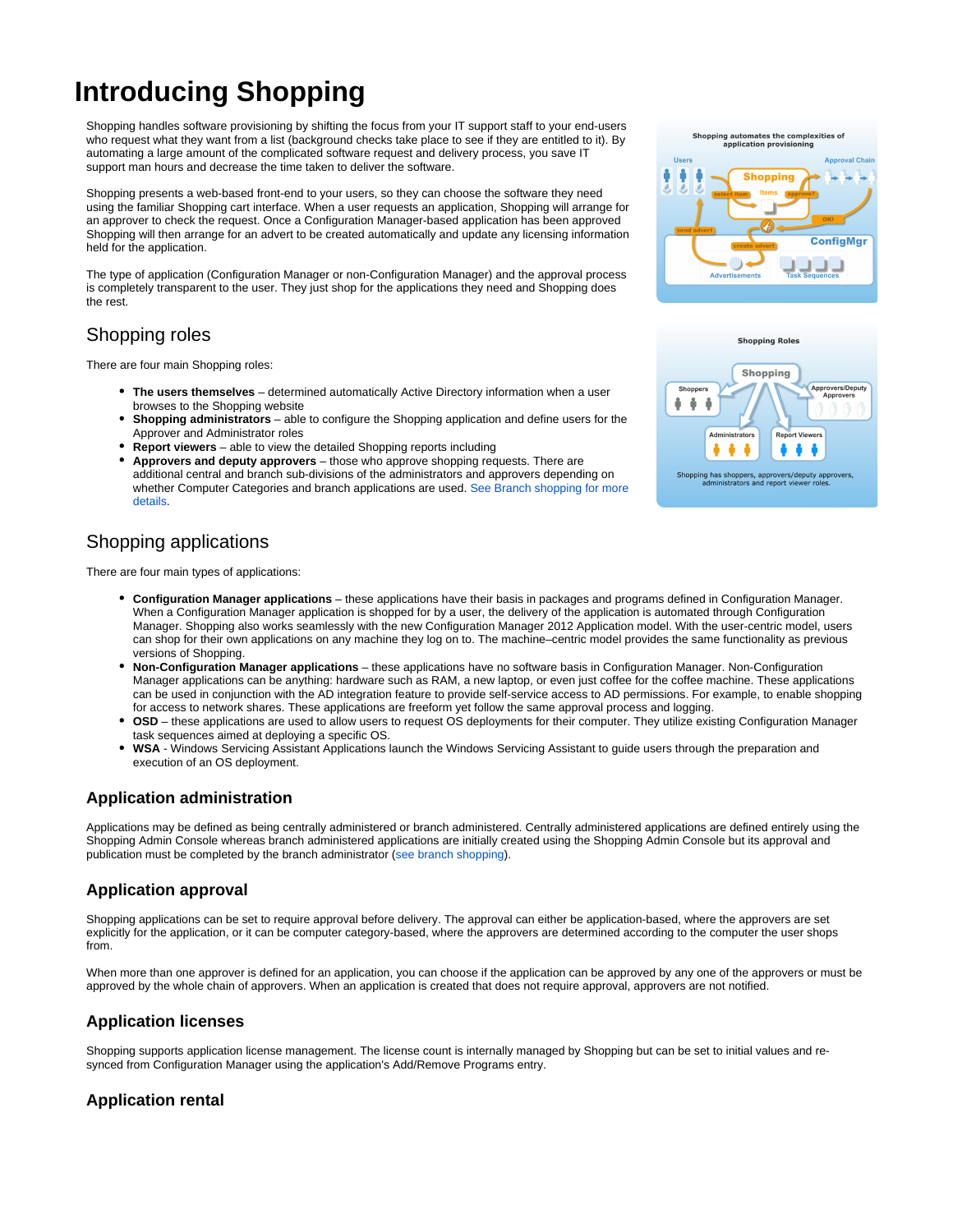Shopping supports application rental from initial request through to automatic uninstallation once the rental period is finished. Users are able to request extension periods and the whole process is subject to the normal approval process. Application rental is only available for [Configuration](https://help.1e.com/display/SHP60/Managing+Configuration+Manager+applications)  [Manager applications](https://help.1e.com/display/SHP60/Managing+Configuration+Manager+applications) or non-Configuration Manager Applications that are related to [AD group membership rental](https://help.1e.com/display/SHP60/AD+group+membership+rental).

#### **Application costs**

There is an optional cost attribute associated with an application, if the cost is set it will be visible to both the user and the approver. The cost is displayed in the currency set on the Shopping Central server.

## Self-service OS Deployment

Shopping provides a number of options to enable your users to self-serve OS upgrades, OS refreshes (aka wipe and load) and PC replacements. Refer to [Self-service Operating System deployment](https://help.1e.com/display/SHP60/Self-service+Operating+System+deployment) for a summary of the options with links to more detailed documentation on how to implement them.

## Organizing applications

There are two methods for organizing applications in terms of their display and their approval that also determine whether an application is available to a particular user on a particular computer.

#### **What the user sees**

When a user logs on to a particular computer, what they see is defined by a combination of the User Categories (defining the availability to the user) and the Computer Categories (availability for the computer).

User Categories lets you group applications for presentation in the Shopping Web interface. You can create User Categories that are visible to all users or you can determine which users can see the category based on their AD credentials. There is a special category called Miscellaneous which is a catchall for any application that is not explicitly associated with any user-defined User Categories. This Shopping defined category is visible to all users.

Computer Categories enables you to tailor application approval and availability according to a computer's AD entry, AD group membership or OU membership. The Shopping administrator first creates a Computer Category, selecting computers to associate with it.

When using centrally administrated applications, the Shopping administrator defines a pool of central approvers that is associated with the computer category. When a centrally administrated application is configured to use computer category approval and associated with the Computer Category, the approvers for the application are selected from its pool of central approvers.

When using branch administrated applications, the Shopping administrator associates branch administrators with the computer category. It then becomes the responsibility of the branch administrator to maintain the pool of local branch approvers. The branch administrator also defines whether a particular branch administrated application is made available to branch users and selects branch approvers associated with the application.

Finally, when a user requests a particular computer category application from a particular computer, the approvers associated with the application via the computer category are used. This enables location-based approval systems to be easily set up. For example, in an enterprise with divisions in the UK and the USA, two AD Computer Groups could be defined: one for computers in the UK and another for computers in the USA.

Then in Shopping, one computer category could be created to associate the UK Computer Group with UK-based approvers and another to associate the USA computer group with USA-based approvers. Shopping applications could then be published to the Computer Categories and approvers selected for the application in each category. When a user requests one of these applications on a UK machine, approval is sought from a UK approver and from a US machine, US approval.

# <span id="page-1-0"></span>Branch shopping

Branch shopping provides a mechanism where specific branch administered applications have their approval and publication defined by specific branch administrators associated with a particular Computer Category.

Branch administered applications are defined by a central administrator. When they are set to use branch administration, it is the branch administrators that complete the application definition by determining the branch application's approval and whether or not it is published, thereby appearing to users on the branch. Once the approval and publication for a branch application is completed, it behaves and appears like any other Shopping application.

Central and branch administrators can also:

- Shop for other machines
- Copy applications between machines
- Re-install applications on machines after a rebuild
- Uninstall applications from machines, schedule uninstalls or modify scheduled uninstalls
- Running diagnostics on Shopping applications and view the its log file

There are two sub-types of the standard roles that support branch shopping, namely Branch administrators and Branch approvers.

Branch administrators always act as deputy approvers for any branch application shopped for on the branch and can do the following in the Shopping Web Console:

Have all privileges of a central administrator when using the Shopping Web Console except that all activities and configurations are restricted to the computers defined in the Computer Category